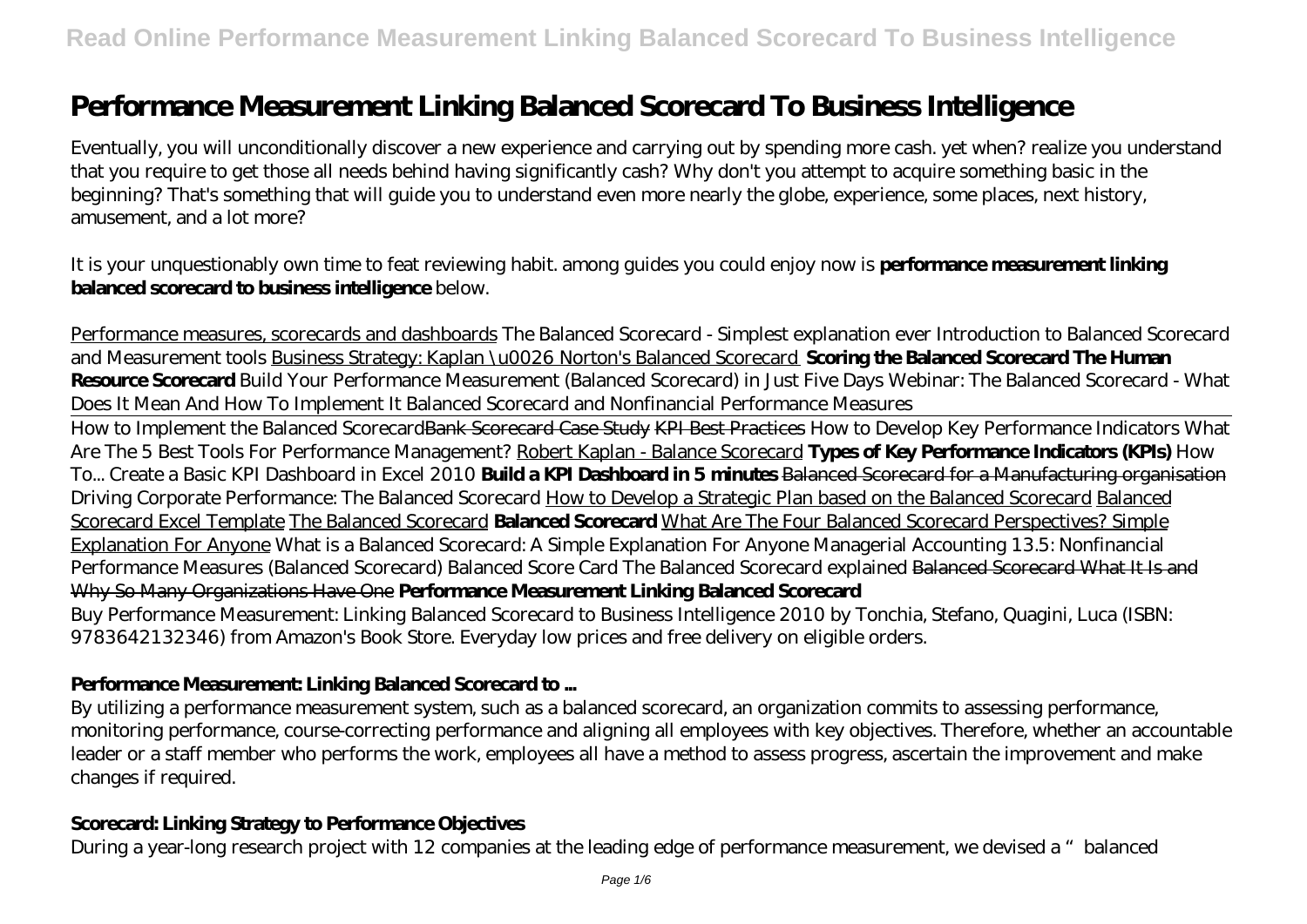scorecard"—a set of measures that gives top managers a fast but...

## **The Balanced Scorecard—Measures that Drive Performance**

Balanced scorecards have long been used in strategic business management to track key performance indicators, and are designed to provide a framework to manage resources. There are four basic viewpoints or perspectives to take with the KPI balanced scorecard: Financial perspective – tracking financial performance.

# **Using a Balanced Score Card to Measure Key Performance ...**

This book describes – in a precise but practical way – the most recent developments in Performance Measurement and the relative Performance Measurement Systems (PMS), whose most famous one is the Balanced Scorecard model. It is unique because of the integration of PMS theory (types of performances, Key Performance Indicators, architecture and integration with ERP, Organization and Strategy) with the Business Intelligence (BI) technologies, which characterize the most advanced effective ...

## **Performance Measurement - Linking Balanced Scorecard to ...**

Using a Balanced Scorecard as a Performance Management Tool A positive outcome of using a balanced scorecard is that it makes performance in multiple areas readily observable. When you take all aspects of a job into consideration you can see what areas are strong and what areas are weak.

# **Balanced Scorecards as a Performance Management Tool**

Robert S. Kaplan and David P. Norton have developed a set of measures that they refer to as "a balanced scorecard." These measures give top managers a fast but comprehensive view of the organization's performance and include both process and results measures.

## **Using a Balanced Scorecard Approach to Measure Performance**

Popularized by Robert S. Kaplan and David P. Norton through a series of articles in the Harvard Business Review as well as their popular 1996 book by the same name, The Balanced Scorecard is a strategic planning and reporting methodology that takes a company's objectives and splits them between 4 equally important perspectives: Financial, Customer, Operational, People.

# **Performance Management and the Balanced Scorecard**

The Balanced Scorecard is a set of performance targets and results relating to four dimensions of performance—financial, customer, internal process and innovation. It recognises that organisations are responsible to different stakeholder groups, such as employees, suppliers, customers, community and shareholders.

# **Perspectives in Balanced Scorecard (4 Perspectives )**

Abstract This paper presents a method to measure the performance of a company by combining Strengths-Weakness-Opportunities-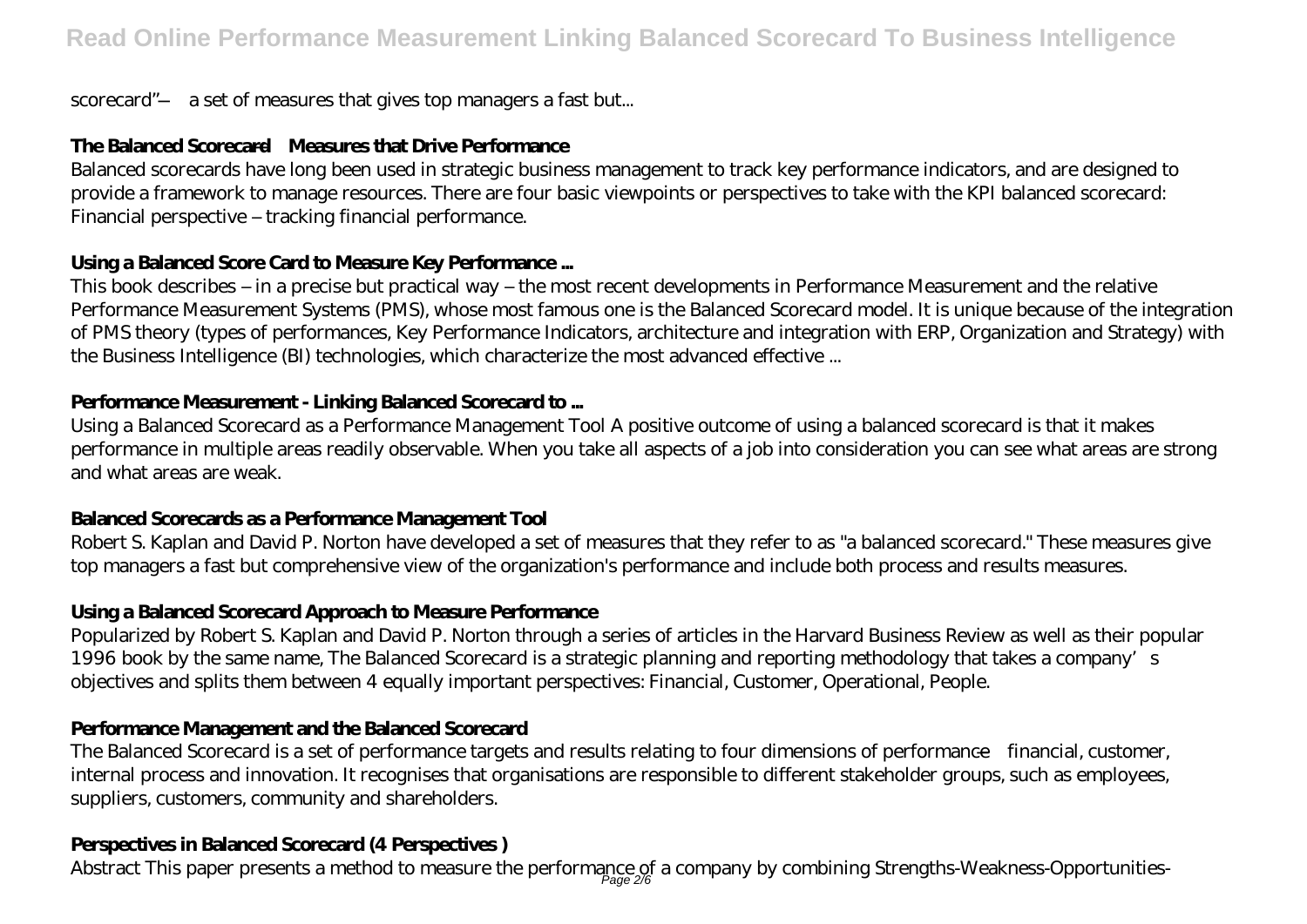Threats Analysis (SWOT analysis) and the Balanced Scorecard (BSC)...

# **Measuring Performance Using SWOT Analysis and Balanced ...**

The Balanced Scorecard is a framework to implement and manage strategy by linking a vision and mission to strategic priorities, objectives, measures, and initiatives. It integrates financial measures with other objectives and key performance indicators related to customers, internal business processes, and capacity.

## **Balanced Scorecard – What is the Balanced scorecard?**

Definition - Balanced Scorecard is a performance based metric which companies used for strategic management. It improves the internal functions and external results of the business. Meaning - Balanced scorecard basically connects dot between the strategic part of the organization and the operational elements.

## **What is balanced scorecard in performance management ...**

Performance Measurement: Linking Balanced Scorecard to Business Intelligence eBook: Quagini, Luca, Tonchia, Stefano: Amazon.co.uk: Kindle Store

## **Performance Measurement: Linking Balanced Scorecard to ...**

The balanced scorecard provides a balanced view through its use of a mixture of financial and non-financial performance indicators, looking at internal and external information and linking long-term and short-term objectives to achieve an organization's overall strategy and mission.

## **The balanced scorecard (BSC) as a performance measurement ...**

It may also be argued that the Balanced Scorecard goes beyond the earlier work by taking performance measurement further than the boundaries of accountancy alone, and by bringing focus to the causal links between measures.

## **A Practitioner's Guide to the Balanced Scorecard**

everal years ago, we introduced the concept of a "Balanced Scorecard" for motivating and measuring business unit performance.1The Score- card, with four perspectives—financial, customer, internal business processes, and learning and growth—provided a balanced picture of cur- rent operating performance as well as the drivers of future performance (see Exhibit 1).

## **CMR 073 Linking the Balanced Scorecard to Strategy**

A balanced scorecard is a performance metric used to identify, improve, and control a business's various functions and resulting outcomes. It was first introduced in 1992 by David Norton and Robert...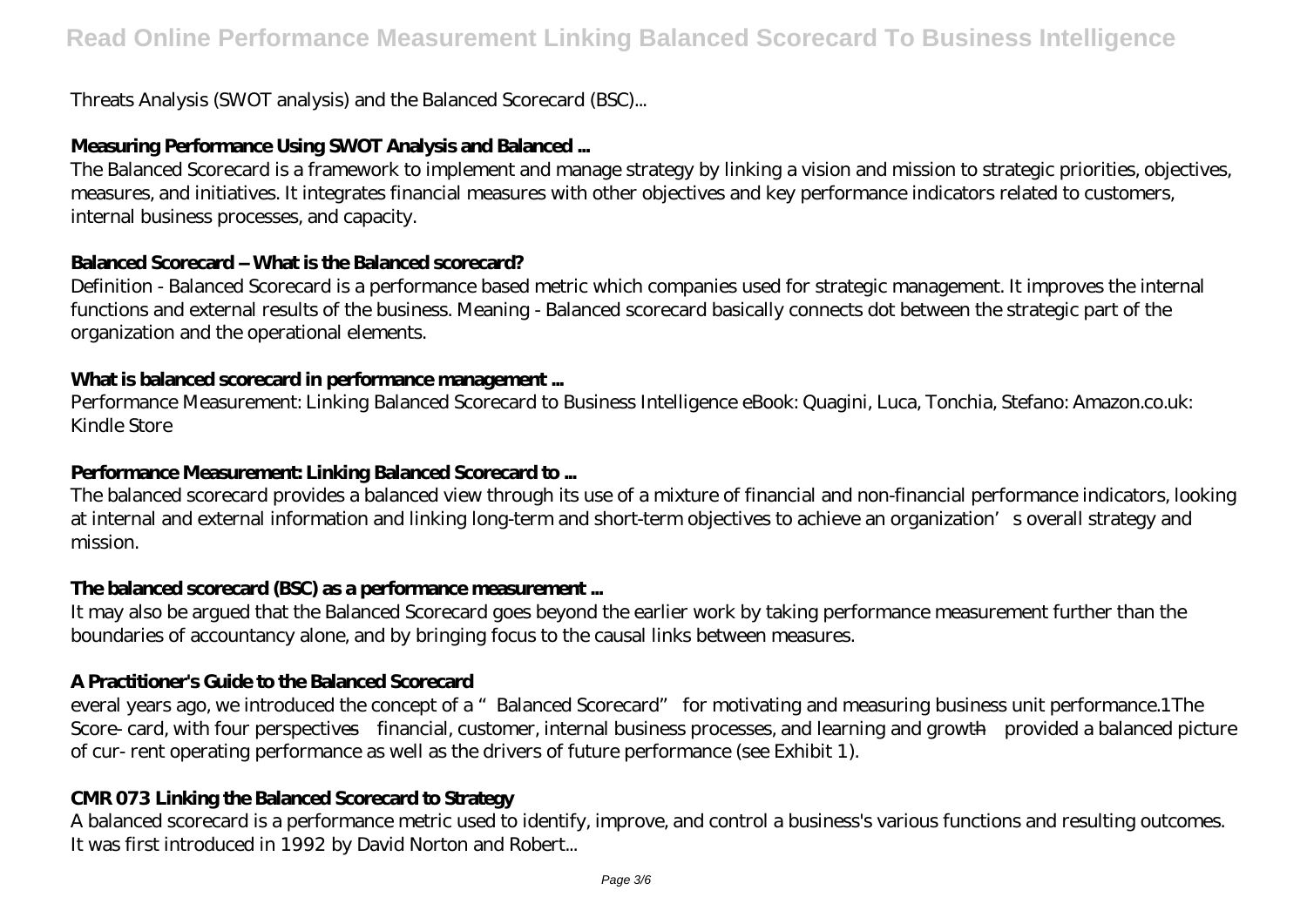## **Balanced Scorecard Definition - investopedia.com**

The Balanced Scorecard is a management system for improving performance. It's a way of looking at your organization that focuses on your big-picture strategic goals. It also helps you choose the right things to measure so that you can reach those goals. More than just money

Business Intelligence (BI) and Performance Management (PM) – the development and delivery of business insight for users and the management of execution based on that insight – are two solution-types that promise to bring great value to enterprises. Yet most organizations haven't yet realized the elusive bene?ts of these two important disciplines. The reasons for this are manifold. However, the primary causes are the culture of the organization and it leadership. This is a topic, which I've addressed at length in my latest book: Pro?les in Performance – Business Intelligence Journeys and the Roadmap for Change. The culture and leadership of the organization determines the importance and strategic intent surrounding the use of BI and PM. Sadly, most organizations lack the motivation to embrace transparency and accountability – or to align with the strategy of the organization – enabling execution and coordination in unison with the mission. However, once an organization and its leadership are ready to take a step towards real change – creating an environment of openness, sharing and alignment – with BI and PM as its centerpiece – the next question then becomes one of "how and where to begin"? Even with great strategic intent, missteps in the development and deployment of BI and PM and can cause disillusionment and disappointment – lending support to the naysayers of the organization – and leading to failure and abandonment of these critical programs.

Do we really know the critical phenomena that are linked to how enterprises function and the dynamics of their relationships with customers, suppliers and competitors? Are their decision-making processes founded upon a set of performance measurements that were accurately designed and systematically elaborated? The above questions are the focus of this book, as is the following premise: enterprises need a system to measure their critical performances so they can be managed effectively; metaphorically speaking, enterprises need a "management dashboard" to serve as a navigational aid. A dashboard to show – with as few distortions as possible – the pattern of key variables that characterizes the specific formula enterprises use to face their competitive and social environment.

This book explains how an organization can measure and manage performance with the Balanced Scorecard methodology. It provides extensive background on performance management and the Balanced Scorecard, and focuses on guiding a team through the step-by-step development and ongoing implementation of a Balanced Scorecard system. Corporations, public sector agencies, and not for profit organizations have all reaped success from the Balanced Scorecard. This book supplies detailed implementation advice that is readily applied to any and all of these organization types. Additionally, it will benefit organizations at any stage of Balanced Scorecard development.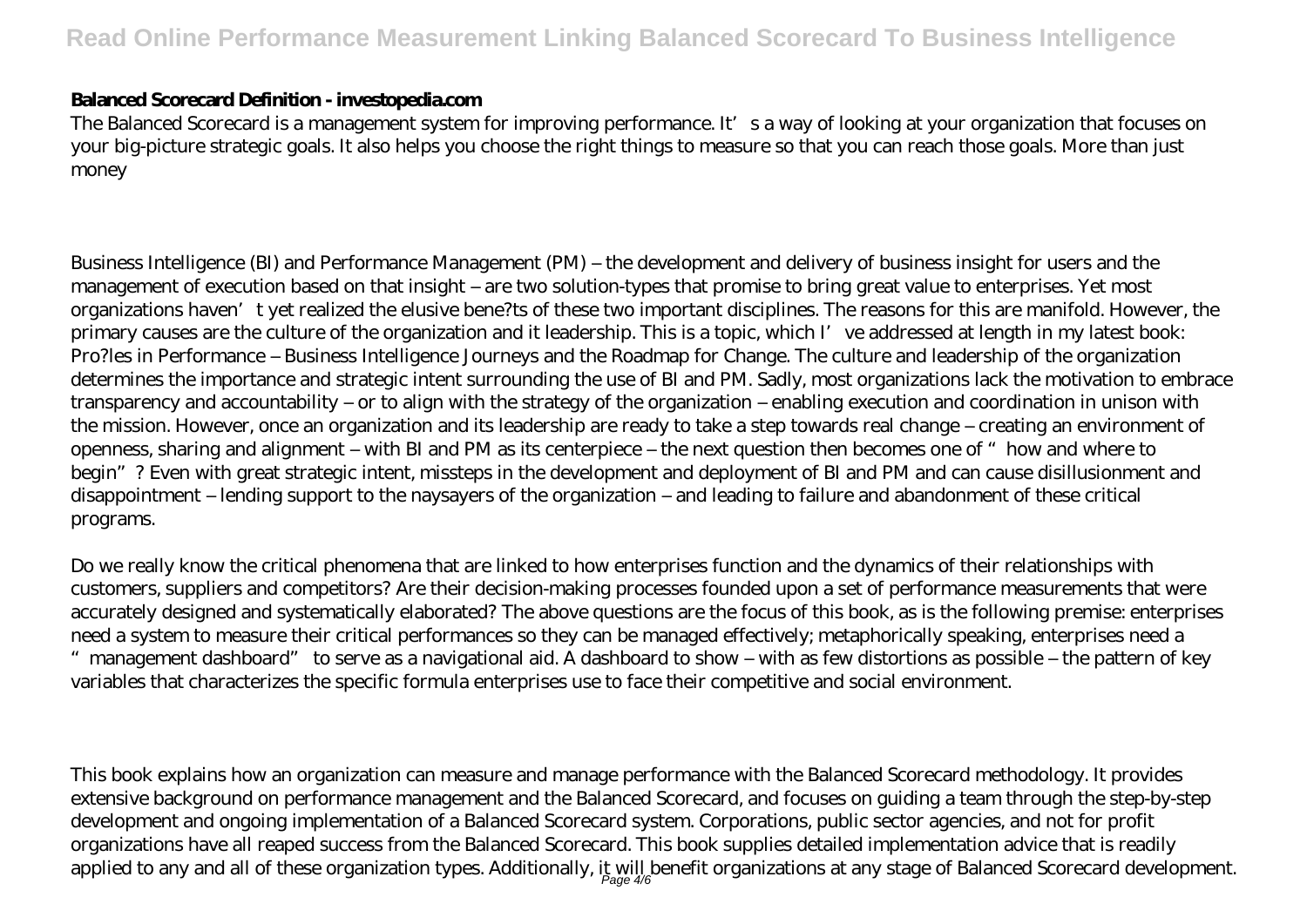Regardless of whether you are just contemplating a Balanced Scorecard, require assistance in linking their current Scorecard to management processes, or need a review of their past measurement efforts, Balanced Scorecard Step by Step provides detailed advice and proven solutions.

PRAISE FOR Balanced Scorecard Step-By-Step: Maximizing Performance and Maintaining Results, Second Edition "As a practitioner and thought leader, Paul Niven is superbly bridging the gulf between BSC theory and application through hands-on experiences and real-world case studies. The book provides a practical road map, step-by-step, to plan, execute, and sustain a winning scorecard campaign. Easy to read . . . tells a powerful story with lessons learned/best practices from global customer implementations. Must-read for anyone interested in BSC or grappling with how to create a strategically aligned organization." —Vik Torpunuri, President and CEO, e2e Analytix "In Balanced Scorecard Step-by-Step, Second Edition, Paul Niven provides an intuitive and incredibly effective blueprint for transitioning strategic ambition to execution. Paul's pragmatic approach provides leaders with a tool for managing a company's journey from strategic ideas to world-class performance. The Balanced Scorecard is a masterful tool for guiding companies through transformation, and I speak from personal experience when I say Paul's blueprint works! It is the most effective guide I have seen. Balanced Scorecard Step-by-Step will serve any leader well if their ambition is to efficiently engage their teams in achieving a set of strategic goals." —Allan A. MacDonald, Vice President, Sales and Customer Solutions Bell Canada National Markets "Paul Niven has done it again!!! With this book, he has further operationalized the enlightened Balanced Scorecard concept into a fully functional system that optimizes business execution and performance!" —Barton Johnson, President, Financial Freedom Senior Funding Corporation, The Reverse Mortgage Specialist

The Balanced Scorecard translates a company's vision and strategy into a coherent set of performance measures. The four perspectives of the scorecard--financial measures, customer knowledge, internal business processes, and learning and growth--offer a balance between short-term and long-term objectives, between outcomes desired and performance drivers of those outcomes, and between hard objective measures and softer, more subjective measures. In the first part, Kaplan and Norton provide the theoretical foundations for the Balanced Scorecard; in the second part, they describe the steps organizations must take to build their own Scorecards; and, finally, they discuss how the Balanced Scorecard can be used as a driver of change.

Measuring and managing the performance of a business is one of the most genuine desires of management. Balanced scorecard, the performance prism and activity-based management are the most popular frameworks in this setting. Based on the findings of R.G. Eccles' acclaimed "Performance Measurement Manifesto (1991)" this book introduces new contexts and themes of application and presents emerging research areas related to business performance measurement and management, e.g. SMEs and sustainability. As a result of the 1st International Summer School Piero Lunghi on "Perspectives of Business Performance Management" this book is written both for students and academics, as well as for practitioners looking for new, yet proven ways to measure and manage business performance.

This book discusses the tasks and functions of corporate governance in the light of current challenges and the dynamics that arise from a broader approach to company management and the integration of corporate governance with corporate social responsibility (CSR) and